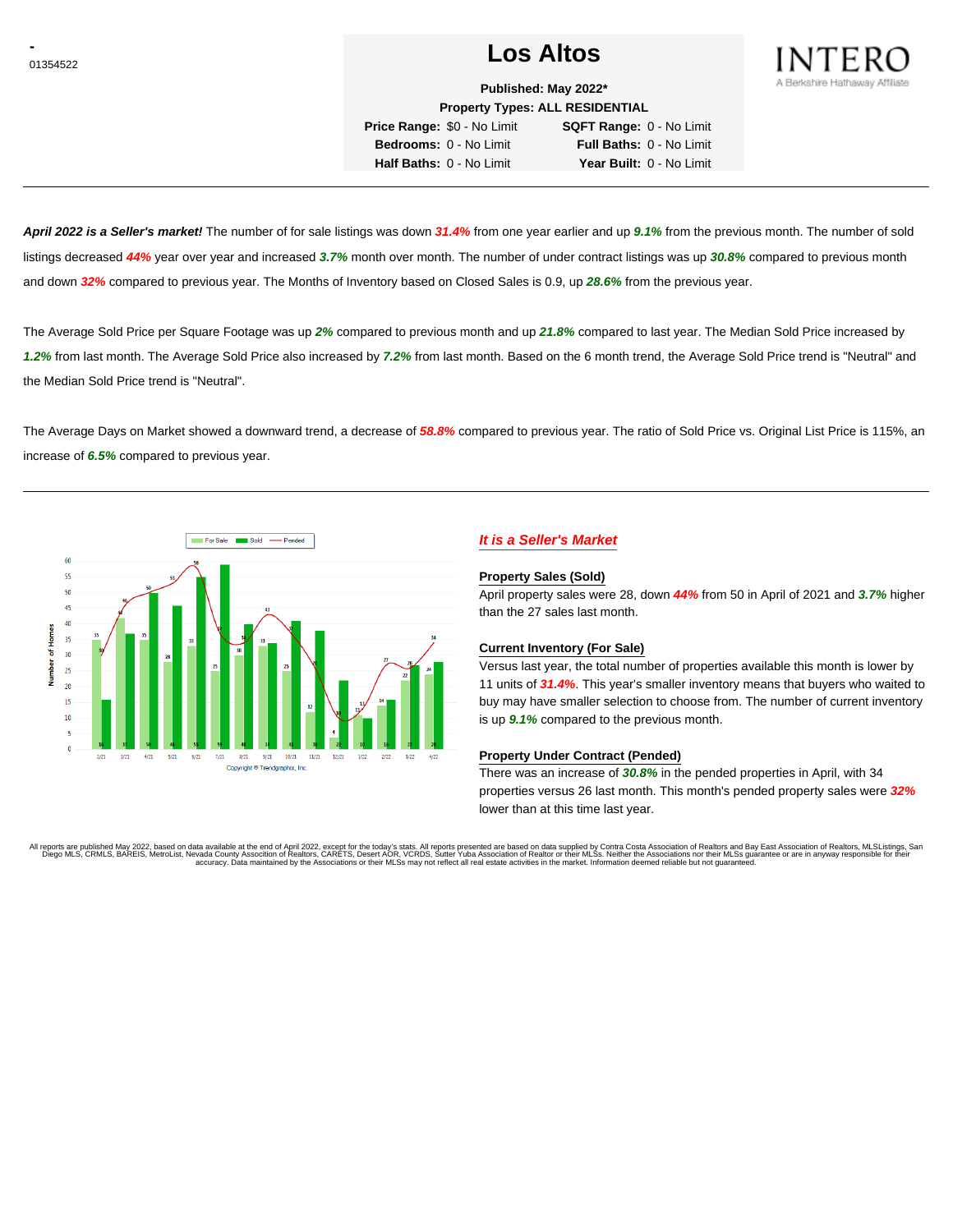# <sup>01354522</sup> **Los Altos**



**Published: May 2022\***

**Property Types: ALL RESIDENTIAL**

**Price Range:** \$0 - No Limit **SQFT Range:** 0 - No Limit

**Bedrooms:** 0 - No Limit **Full Baths:** 0 - No Limit **Half Baths:** 0 - No Limit **Year Built:** 0 - No Limit

## **The Average Sold Price per Square Footage is Appreciating\***

The Average Sold Price per Square Footage is a great indicator for the direction of property values. Since Median Sold Price and Average Sold Price can be impacted by the 'mix' of high or low end properties in the market, the Average Sold Price per Square Footage is a more normalized indicator on the direction of property values. The April 2022 Average Sold Price per Square Footage of \$1845 was up **2%** from \$1808 last month and up **21.8%** from \$1515 in April of last year.

\* Based on 6 month trend – Appreciating/Depreciating/Neutral





## **The Days on Market Shows Downward Trend\***

The average Days on Market (DOM) shows how many days the average property is on the market before it sells. An upward trend in DOM trends to indicate a move towards more of a Buyer's market, a downward trend indicates a move towards more of a Seller's market. The DOM for April 2022 was 7, the same as last month and down **58.8%** from 17 days in April of last year.

### **The Sold/Original List Price Ratio Remains Steady\*\***

The Sold Price vs. Original List Price reveals the average amount that sellers are agreeing to come down from their original list price. The lower the ratio is below 100% the more of a Buyer's market exists, a ratio at or above 100% indicates more of a Seller's market. This month Sold Price vs. Original List Price of 115% is down **1.7%** % from last month and up from **6.5%** % in April of last year.

\* Based on 6 month trend – Upward/Downward/Neutral

\*\* Based on 6 month trend - Rising/Falling/Remains Steady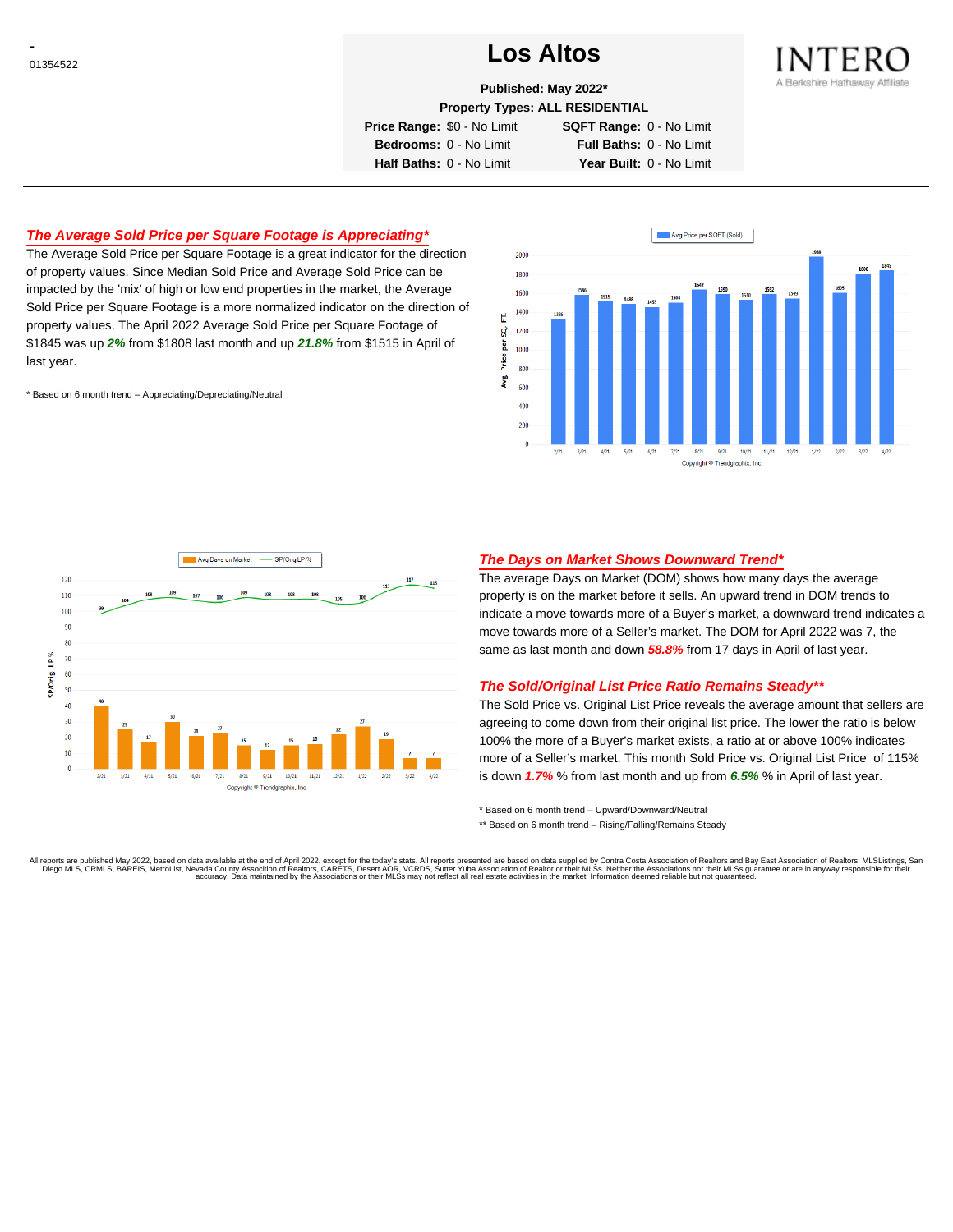# <sup>01354522</sup> **Los Altos**



# **Published: May 2022\***

**Property Types: ALL RESIDENTIAL**

**Price Range:** \$0 - No Limit **SQFT Range:** 0 - No Limit

**Bedrooms:** 0 - No Limit **Full Baths:** 0 - No Limit **Half Baths:** 0 - No Limit **Year Built:** 0 - No Limit

**The Average For Sale Price is Neutral\***

The Average For Sale Price in April was \$4,276,000, up **14.1%** from \$3,749,000 in April of 2021 and up **27.8%** from \$3,347,000 last month.

# **The Average Sold Price is Neutral\***

The Average Sold Price in April was \$4,314,000, up **23.4%** from \$3,496,000 in April of 2021 and up **7.2%** from \$4,023,000 last month.

#### **The Median Sold Price is Neutral\***

The Median Sold Price in April was \$4,350,000, up **18.2%** from \$3,680,000 in April of 2021 and up **1.2%** from \$4,300,000 last month.

\* Based on 6 month trend – Appreciating/Depreciating/Neutral





## **It is a Seller's Market\***

A comparatively lower Months of Inventory is more beneficial for sellers while a higher months of inventory is better for buyers.

\*Buyer's market: more than 6 months of inventory Seller's market: less than 3 months of inventory Neutral market: 3 – 6 months of inventory

#### **Months of Inventory based on Closed Sales**

The April 2022 Months of Inventory based on Closed Sales of 0.9 was increased by **28.6%** compared to last year and up **12.3%** compared to last month. April 2022 is Seller's market.

### **Months of Inventory based on Pended Sales**

The April 2022 Months of Inventory based on Pended Sales of 0.7 was the same compared to last year and down **11.8%** compared to last month. April 2022 is Seller's market.